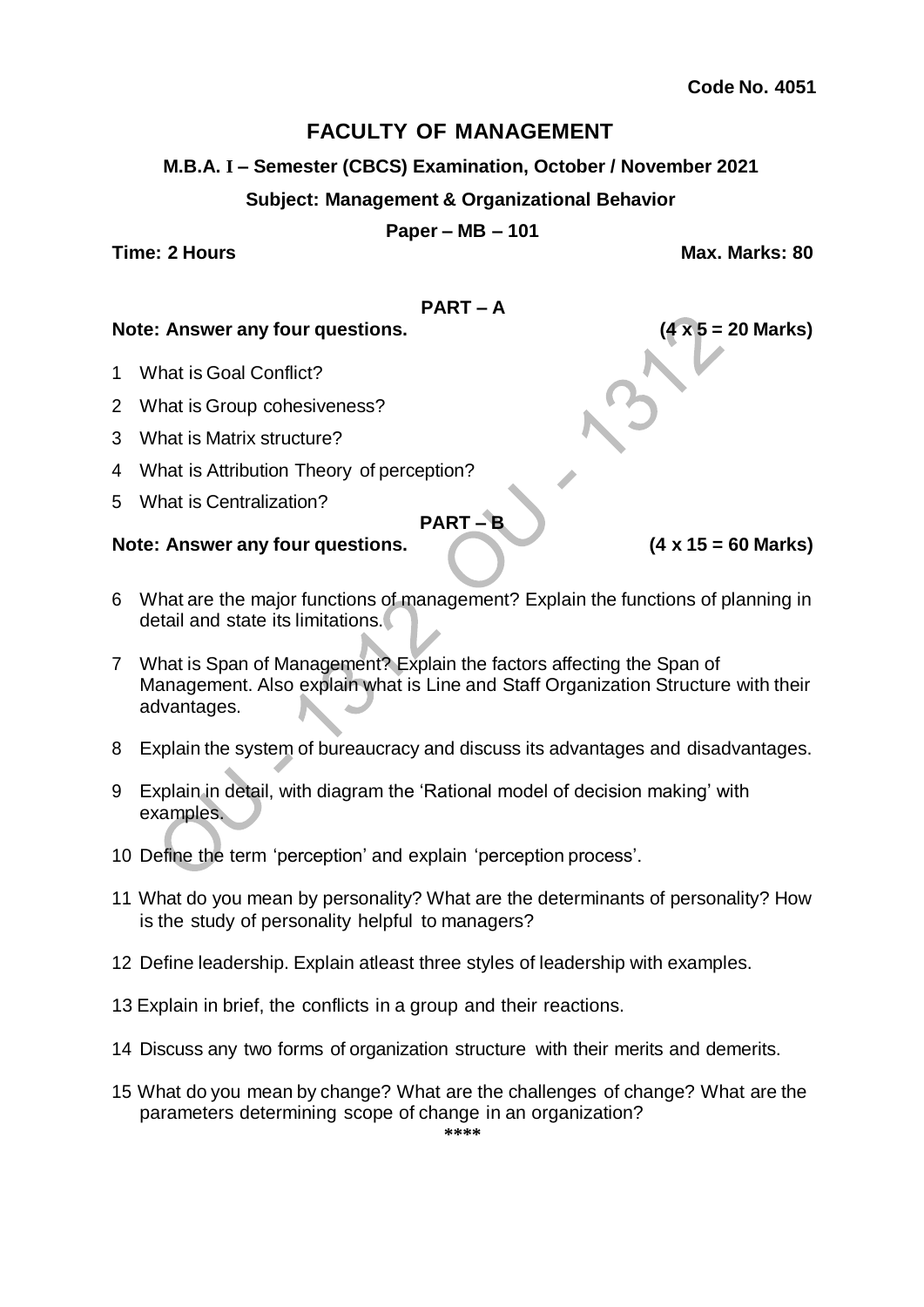### **M.B.A. I – Semester (CBCS) Examination, October / November 2021**

### **Subject: Accounting for Management**

#### **Paper – MB – 102**

**Time: 2 Hours Max. Marks: 80**

#### **PART – A**

**Note: Answer any four questions. (4 x 5 = 20 Marks)**

- 1 What is IFRS?
- 2 Explain the basic factors affecting depreciation.
- 3 What are profitability ratios?
- 4 Differentiate between tax evasion and tax avoidance.
- 5 What are the basic elements of cost? Explain the components of cost sheet.

# **PART – B**

#### **Note: Answer any four questions. (4 x 15 = 60 Marks)**

Rs.

- 6 Explain the rationale and growing importance of accounting standards in global accounting environment.
- 7 Enter the following transactions in Journal, Post them into Ledger and prepare the Trial Balance on 31st March, 2015.

|                 |                                    | .      |
|-----------------|------------------------------------|--------|
| March 1         | Karthik started business with cash | 30,000 |
| 2               | Purchased goods from Ramesh        | 50,000 |
| $3^{\circ}$     | Sold goods for cash                | 45,000 |
| 5               | Paid Ramesh                        | 20,000 |
| 10              | Returned goods to Ramesh           | 1,000  |
| 12 <sub>2</sub> | Sold goods to Krishnan             | 3,000  |
| 14              | Bought goods from Shukla           | 20,000 |
| 16              | Krishnan returned goods            | 500    |
| 19              | <b>Paid Shukla</b>                 | 15,000 |
| 25              | Paid rent                          | 200    |
| 28              | Paid Wages                         | 500    |
| 30              | Bought stationary                  | 800    |

8 Define depreciation. Explain the various methods of depreciation.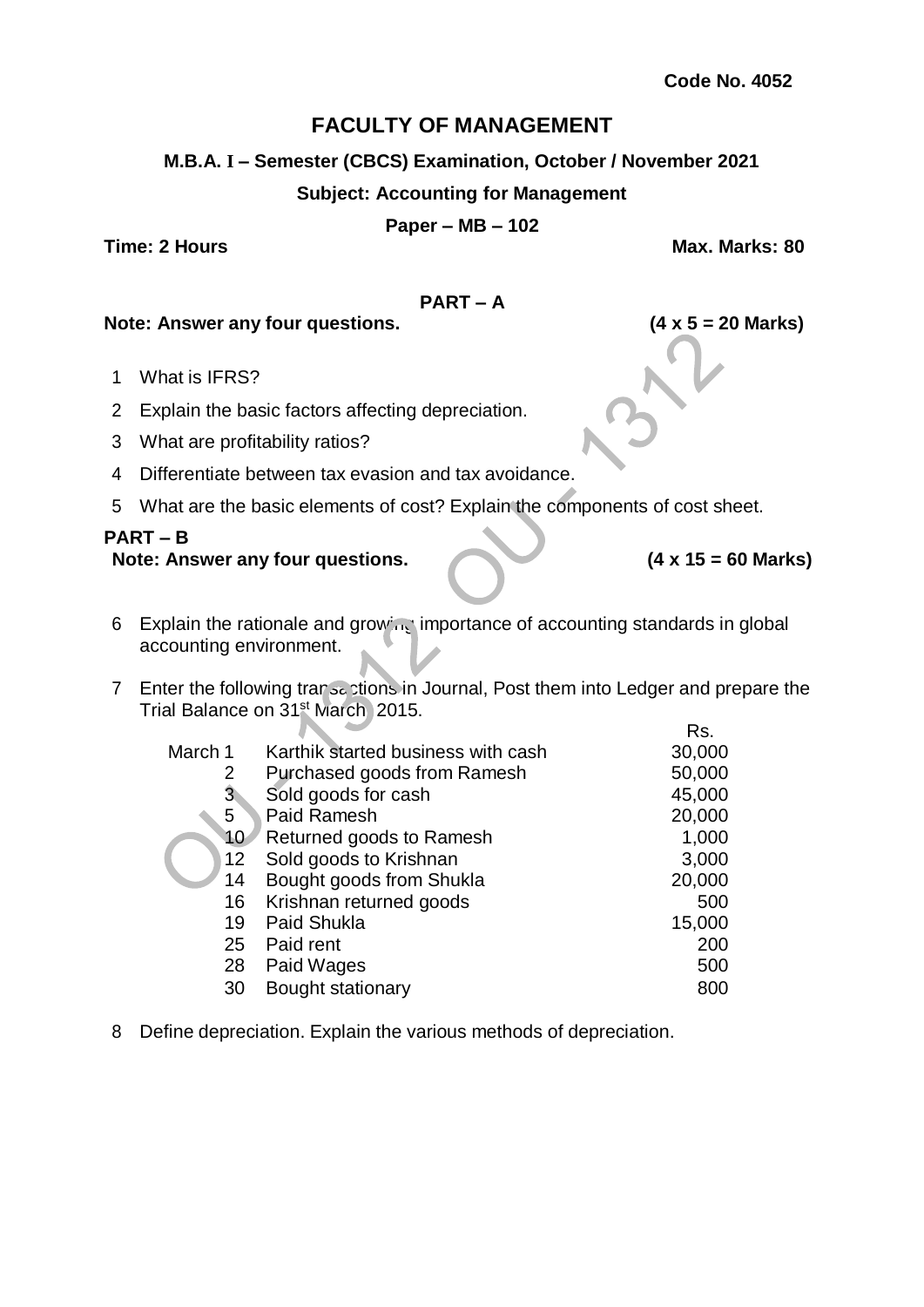9 Following are the balances extracted from the books of Sharma on 31.12.2016. Prepare Trading, P and L A/c and Balance Sheet after considering the adjustments given below:

| <b>Particulars</b>       | <b>Debit</b> | Credit |  |
|--------------------------|--------------|--------|--|
|                          | Rs.          | Rs.    |  |
| Furniture                | 640          |        |  |
| <b>Motor Vehicle</b>     | 6,250        |        |  |
| <b>Buildings</b>         | 7,500        |        |  |
| Capital                  |              | 12,500 |  |
| <b>Bad Debts</b>         | 125          |        |  |
| Interest received        |              | 200    |  |
| Sundry debtors           | 3,800        |        |  |
| Sundry creditors         |              | 2,500  |  |
| <b>Opening Stock</b>     | 3,460        |        |  |
| <b>Purchases / Sales</b> | 5,475        | 15,450 |  |
| Bank O/D                 |              | 2,850  |  |
| Advertising              | 450          |        |  |
| Cash                     | 650          |        |  |
| Insurance                | 750          |        |  |
| <b>Salaries</b>          | 3,500        |        |  |
| Machinery                | 900          |        |  |
|                          | 33,500       | 33,500 |  |

Adjustments:

- a) Closing stock Rs. 5,000
- b) Insurance prepaid Rs. 150
- c) Write off further bad debts Rs. 1,000

 $\subset$ 

- d) Depreciate machinery by 10%
- e) Salaries outstanding Rs. 1,500
- 10 Explain the classification of Ratios.
- 11 Prepare Balance Sheet with as many details as possible from the following information:

| <b>Gross Profit Ratio</b>   | 20%          |  |
|-----------------------------|--------------|--|
| <b>Debtors Turnover</b>     | 6 Times      |  |
| Fixed Assets to net worth   | 0.80         |  |
| <b>Reserves to Capital</b>  | 0.50         |  |
| <b>Current Ratio</b>        | 2.50         |  |
| Liquid Ratio                | 1.50         |  |
| <b>Networking Capital</b>   | Rs. 3,00,000 |  |
| <b>Stock Turnover Ratio</b> | 6 Times      |  |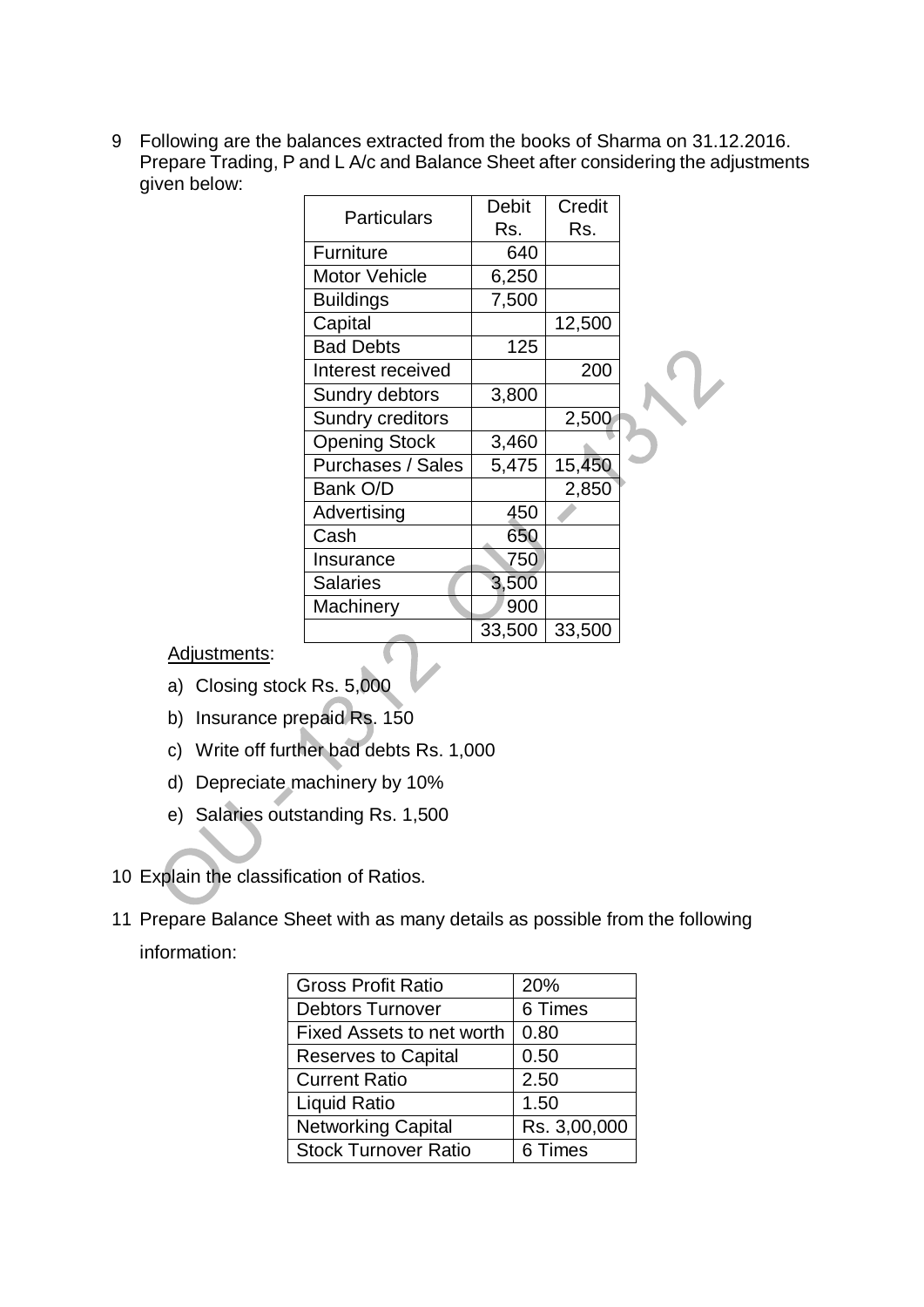- 12 Describe the methodology of BSC and its importance.
- 13 The summarized Balance Sheets of Kunal Ltd as on 31.12.2015 and 31.12.2016are as follows:

| Liabilities            | 2015      | 2016      | Assets              | 2015      | 2016      |
|------------------------|-----------|-----------|---------------------|-----------|-----------|
|                        | Rs.       | Rs.       |                     | Rs.       | Rs.       |
| <b>Share Capital</b>   | 4,50,000  | 4,50,000  | <b>Fixed Assets</b> | 4,00,000  | 3,20,000  |
| <b>General Reserve</b> | 3,00,000  | 3,10,000  | Investments         | 50,000    | 60,000    |
| P&L A/c                | 56,000    | 68,000    | <b>Stock</b>        | 2,40,000  | 2,10,000  |
| <b>Creditors</b>       | 1,68,000  | 1,34,000  | <b>Debtors</b>      | 2,10,000  | 4,55,000  |
| <b>Tax Provision</b>   | 75,000    | 10,000    | <b>Bank</b>         | 1,49,000  | 1,97,000  |
| Mortgage Loan          |           | 2,70,000  |                     |           |           |
|                        | 10,49,000 | 12,42,000 |                     | 10,49,000 | 12,42,000 |

Additional details:

- 1) Investment costing Rs. 8,000 was sold for Rs. 8,500
- 2) Tax provision made during the year was Rs. 9,000
- 3) During the year part of the fixed assets costing Rs. 10,000 was sold for Rs.12,000 and the profit was included in P&L A/c. You are required to prepare cash flow statement for 2016.
- 14 Explain managerial uses of break even concept.
- 15 Manali Corporation Ltd has prepared the budget estimates for the year 2017-18:
	- $\circ$  Sales units  $-15,000$
	- o Fixed expenses 34,000
	- $\circ$  Sales value  $-1,50,000$
	- $\circ$  Variable costs Rs. 6 per unit

You are required to:

- i) Find P/V ratio, BEP and MOS
- ii) Calculate the revised P/V ratio, BEP and MOS in each cases
	- a) Decrease of 10% in selling price
	- b) Increase of 10% in variable costs.

**\*\*\*\***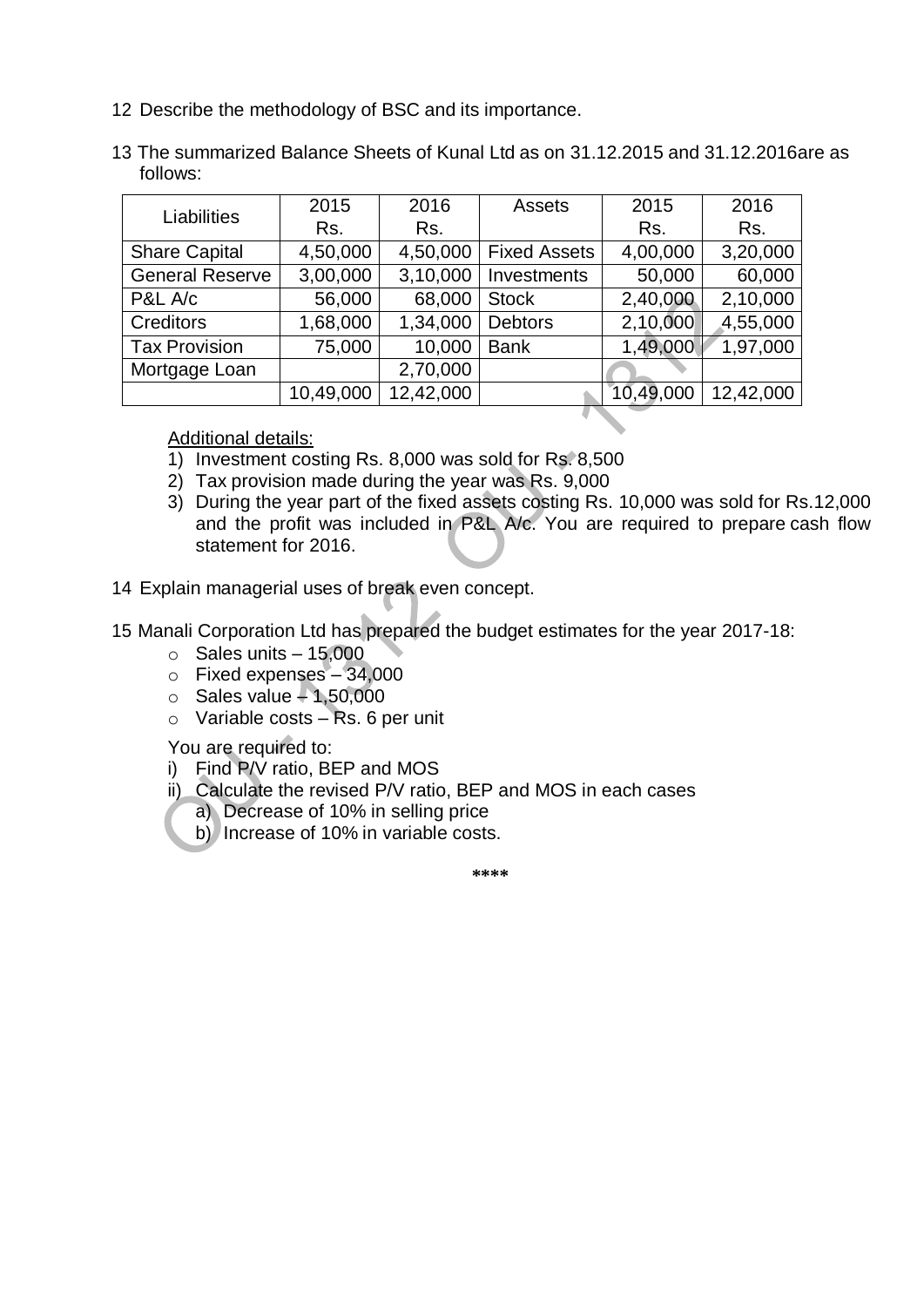**M.B.A. I – Semester (CBCS) Examination, October / November 2021**

#### **Subject: Marketing Management**

**Paper – MB – 1.3**

**Time: 2 Hours Max. Marks: 80**

### **PART – A**

#### **Note: Answer any four questions. (4 x 5 = 20 Marks)**

- 1 What are the Marketing tasks?
- 2 Explain Cost Leader.
- 3 What is Cannibalization?
- 4 Explain Services Mix.
- 5 What is Matrix organization?

**PART – B**

# **Note: Answer any four questions. (4 x 15 = 60 Marks)**

- 6 Trace the evolution of marketing through its various philosophies.
- 7 Define marketing concepts and discuss in detail the various philosophies of marketing.
- 8 What are the various differentiation strategies available to marketer? Discuss.
- 9 What are the bases for segmenting consumer markets? Explain with suitable examples.
- 10 Illustrate the importance of packaging and labeling strategies in marketing?
- 11 What are the different new product pricing strategies available to a marketer?

12 What are the characteristics of industrial markets? How are they different from consumer markets?

- 13 Explain the role of Maslow's hierarchy of needs in understanding the motives of consumer behaviour.
- 14 What is marketing audit? How is it carried out?
- 15 What are the factors affecting global marketing? Illustrate with suitable examples.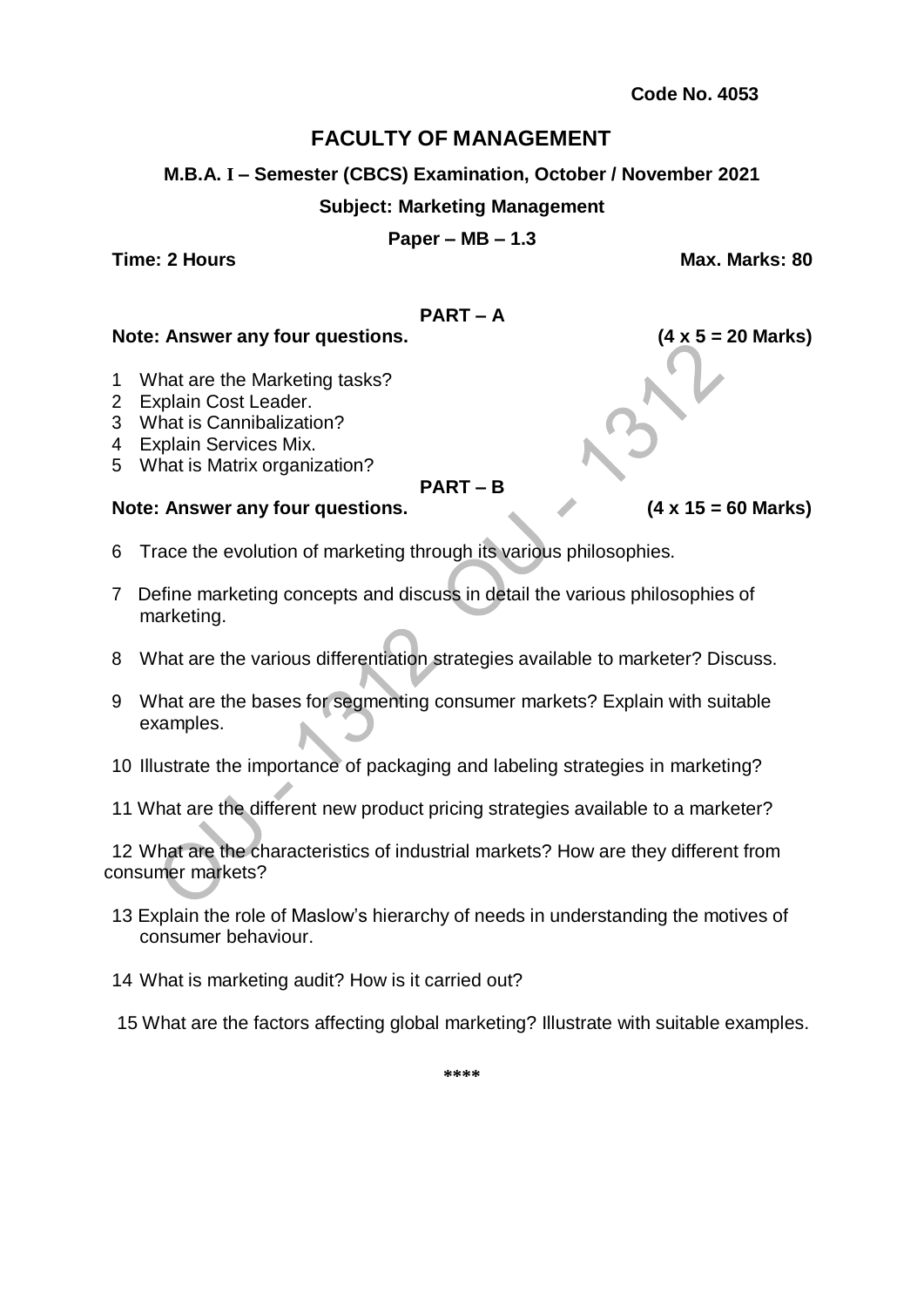# **FACULTY OF MANAGEMENT**

**MBA I Semester (CBCS) Examination, October / November 2021 Subject: Business Law and Ethics**

# **Paper: MB -104 Open Elective - I**

**Time: 2 Hours Max. Marks: 80**

### **PART – A**

### **Note: Answer any four questions. (4 x 5 = 20 Marks)**

- 1 Explain legality of object.
- 2 Distinctions between promissory note and bills of exchange
- 3 Classification of companies.
- 4 Write about consumer councils.
- 5 Indian value system and its role in Business.

# **PART**

- 6 Explain how a contract is performed.
- 7 Write about offer, acceptance, consideration and free consent.
- 8 Explain the characteristics of a negotiable instrument and the main provisions of the Negotiable Instruments Act.
- 9 Explain the distinctions between sale and agreement to sell.
- 10 Describe the appointment, powers and legal position of directors.
- 11 Explain different types of shareholders meetings.
- 12 Discuss the legislation and practices of environment pollution control in India.
- 13 Discuss the law relating to Intellectual Property Rights in India.
- 14 Discuss the need and importance of integrity and ethical based considerations in business operations.
- 15 Discuss the social responsibility of business in Indian context.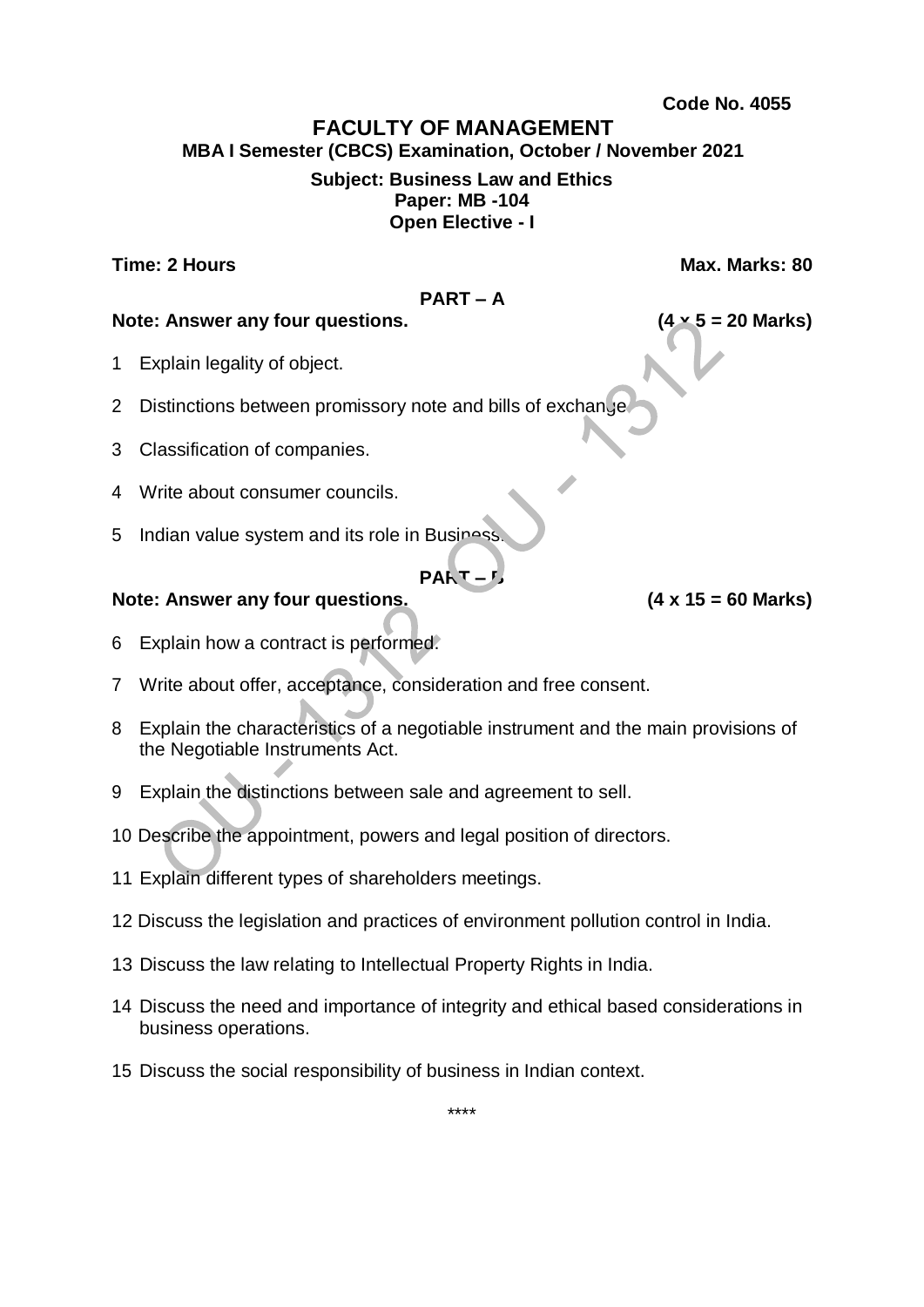# **FACULTY OF MANAGEMENT**

**MBA I Semester (CBCS) Examination, October / November 2021 Subject: Fundamentals of Technology Management**

**Time: 2 Hours Max. Marks: 80**

#### **PART – A**

**Note: Answer any four questions. (4 x 5 = 20 Marks)**

- 1 What is the Role of Technology?
- 2 Explain Technology change
- 3 What is Technology Strategy?
- 4 Explain Models of Technology Transfer
- 5 What are the benefits of Technology Absorption?

# **PART – B**

# **Note: Answer any four questions. (4 x 15 = 60 Marks)**

- 6 Describe the Effects of Technological Changes on an organization and on society at large.
- 7 Technology Change involves Economic Planning, Policy Planning and Strategies – Explain.
- 8 What is Acquisition? Explain the Methodologies.
- 9 Define Technology. Explain the Forecasting Approaches.
- 10 Explain Technology Transfer. What are the features and routes for Transfer?
- 11 Explain the methods of Technology Transfer and Focus on Code of Conduct to be followed when Government is involved.
- 12 Define Technology Absorption and Diffusion in detail, along with benefits of Technology Absorption.
- 13 Explain the following Terms: (a) Absorption (b) Diffusion (c) Technical Assessment (d) Technical Evaluation.
- 14 "Technological R&D and its awareness is essential for framing Organisational Policies". Discuss.
- 15 Elaborate on (a) Venture Capital (b) Technical Gap (c) R&D (d) Resource Management.

\*\*\*\*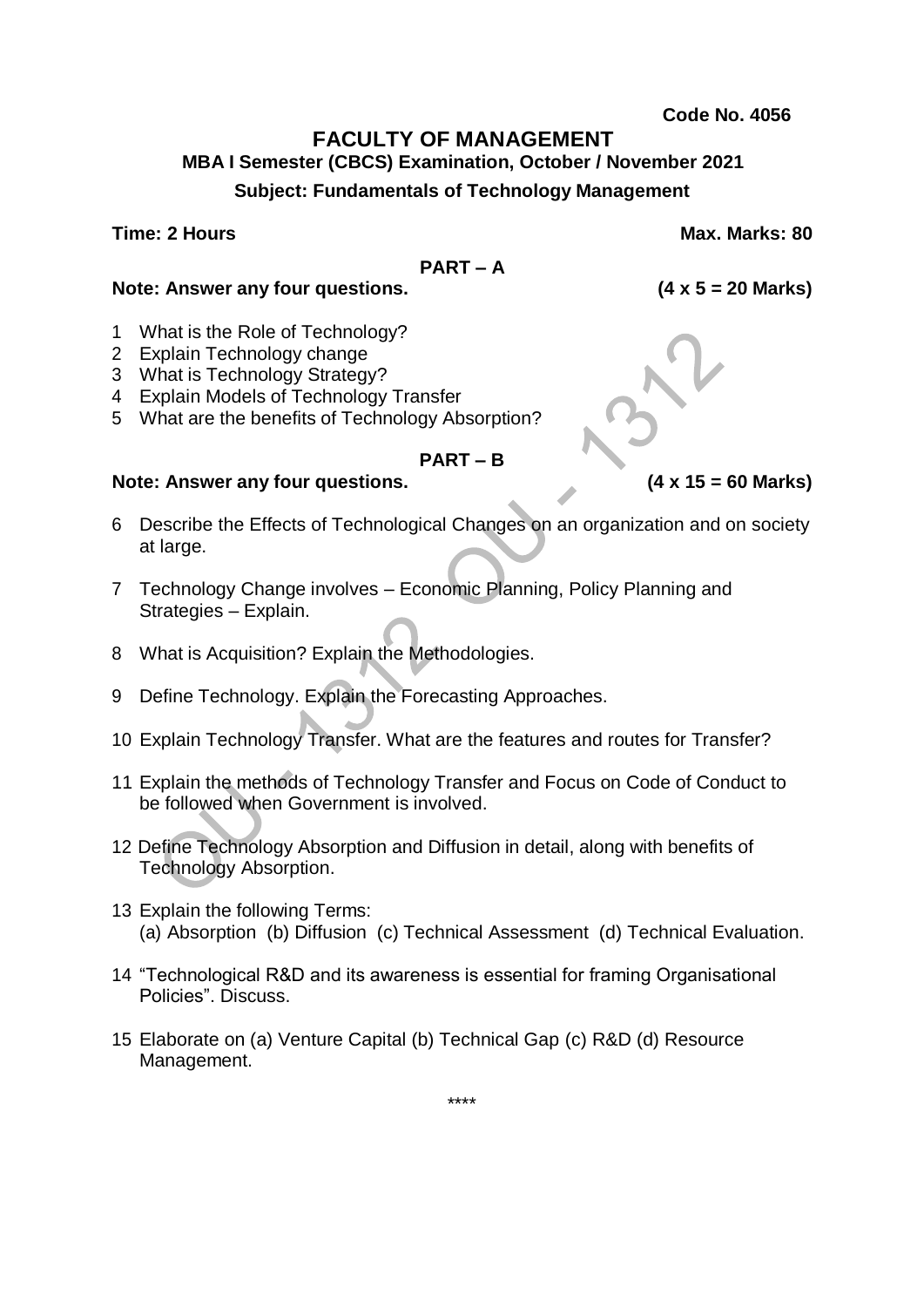# **FACULTY OF MANAGEMENT MBA I Semester (CBCS) Examination, October / November 2021 Subject: Managerial Economics Paper: MB – 104 Open Elective - II**

**Time: 2 Hours Max. Marks: 80**

**PART – A**

# **Note: Answer any four questions. (4 x 5 = 20 Marks)**

- 1 What are the Profit maximization objectives?
- 2 What is Cross elasticity of demand?
- 3 Explain ISO quant curves.
- 4 What is Kinked demand curve?
- 5 What is Trade cycle?

# **PART – B**

- 6 Explain how managerial economics helps in decision making.
- 7 Discuss the importance and relevance of any modern theories of firm.
- 8 Explain in detail the law of diminishing marginal utility.
- 9 Discuss different methods of forecasting demand for a new product.
- 10 Explain the law of diminishing returns to scale.
- 11 Describe the role of time in cost analysis.
- 12 Explain the price determination mechanism in oligopoly market.
- 13 What is transfer pricing? Explain its uses in global era.
- 14 Explain the nature and significance of national income measurement.
- 15 Briefly explain the policies for counter the trade cycle.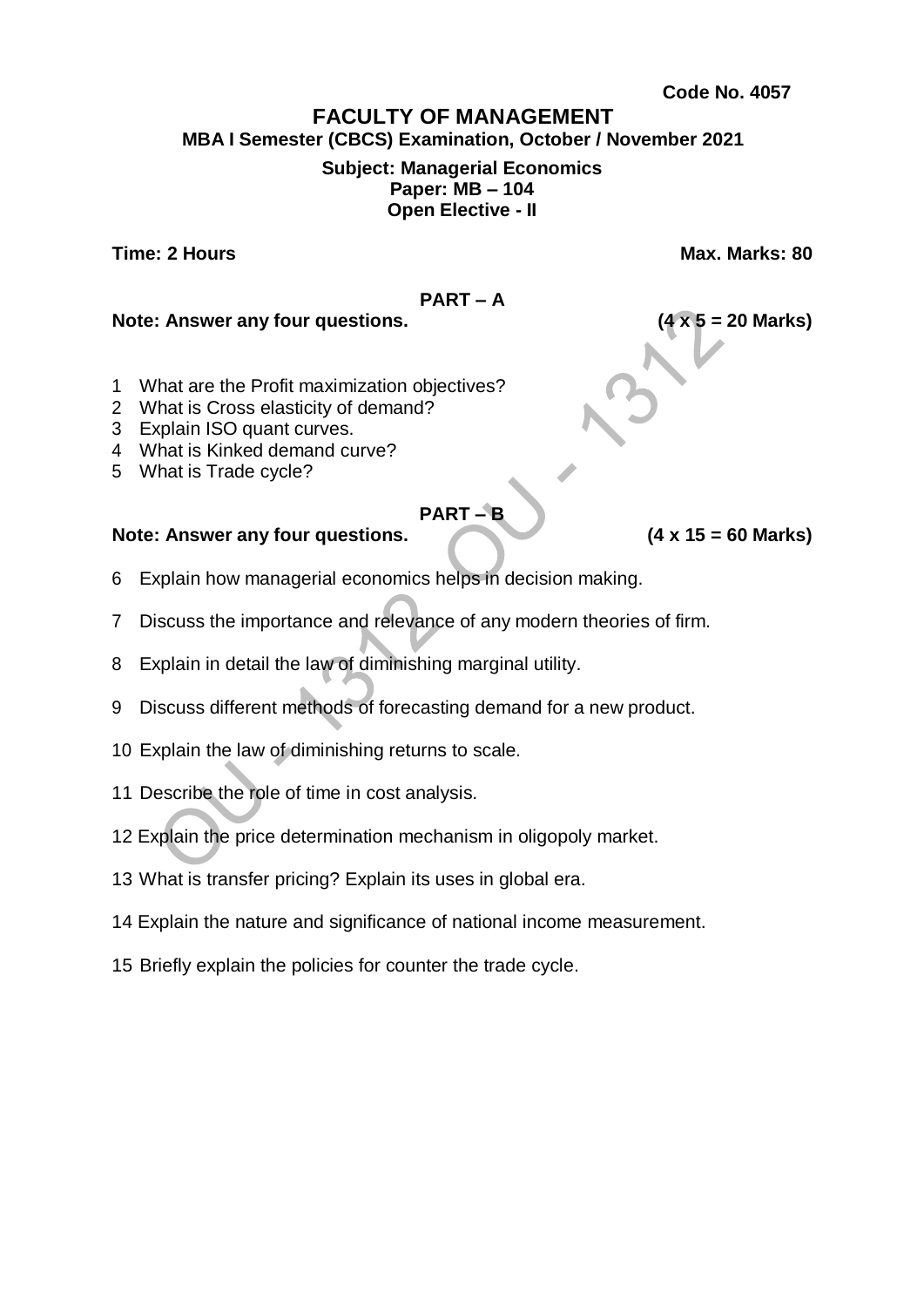#### **M.B.A. I – Semester (CBCS) Examination, October / November 2021 Subject: A. IT Application for Management Paper – MB – 105 Open Elective – II**

#### **Time: 2 Hours Max. Marks: 80**

# **PART – A**

#### **Note: Answer any four questions. (4 x 5 = 20 Marks)**

- 1 What is Computer Based Information Systems?
- 2 What are the Multimedia Applications?
- 3 What is Artificial Intelligence?
- 4 Explain Cloud Computing.
- 5 What is Digital Signature?

**PART – B**

- 6 "Information is the key resource for success of business". Comment, giving the role of information in business today's information age.
- 7 "Information Systems have been revolutionized with the use of Computers and Information Technology". Comment, giving varied types of Information Systems.
- 8 "Information Technology Infrastructure is an investment made by Businesses which results in returns in future". Comment, giving the key components of building the Information Technology Infrastructure.
- 9 "Internet and Communication revolution has made a tremendous impact on the functioning of a business". Comment, giving the applications of Internet and Communication Technologies in Business.
- 10 "Traditional Databases are things of past, varied new types of Databases have emerged paving way for effective data storage and retrieval". Comment, giving the types of databases and their relative merits and demerits.
- 11 "The industry is witnessing the new revolution with the advent of Artificial Intelligence based technologies". Comment, discussing the concept, importance and types of Artificial Intelligence Systems.
- 12 "Inter Organizational and Global Information Systems have evolved to help managers to strategically plan their managerial tasks". Comment, giving the concept, role and utility of Inter Organizational and Global Information Systems.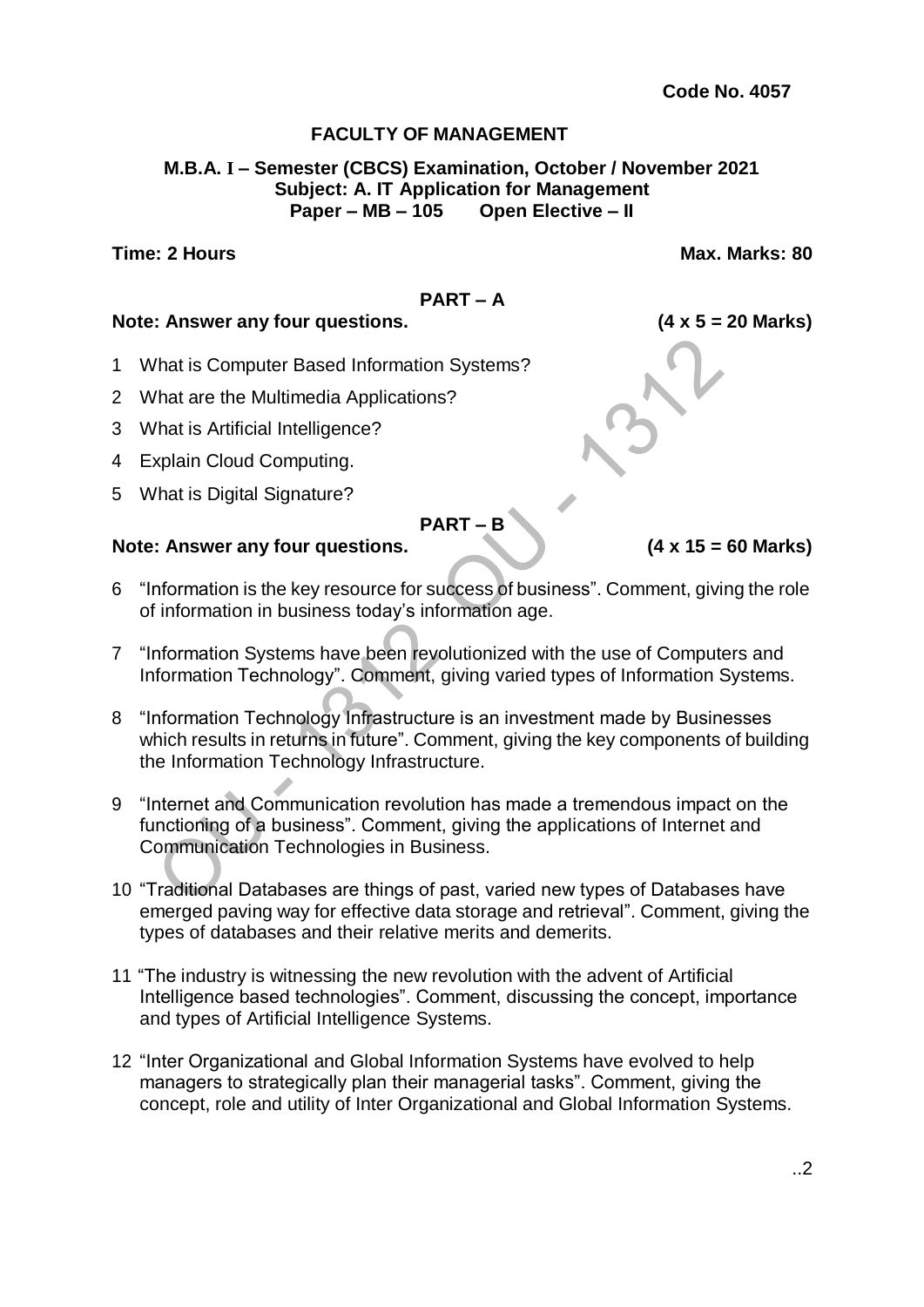- 13 "Mobile Computing and Mobile Applications have impacted the Businesses and Services". Comment, giving the concept, role and utility of Mobile Computing and Mobile Applications in Business. Also, discuss their advantages and disadvantages.
- 14 "Computers are not risk free, one has to always be prepared for the risks and threats associated with their security". Comment, explaining the risks.
- 15 "Computer Security and Risks can be handled effectively, if one use's the appropriate security mechanisms". Comment, giving the security measures.

**\*\*\*\***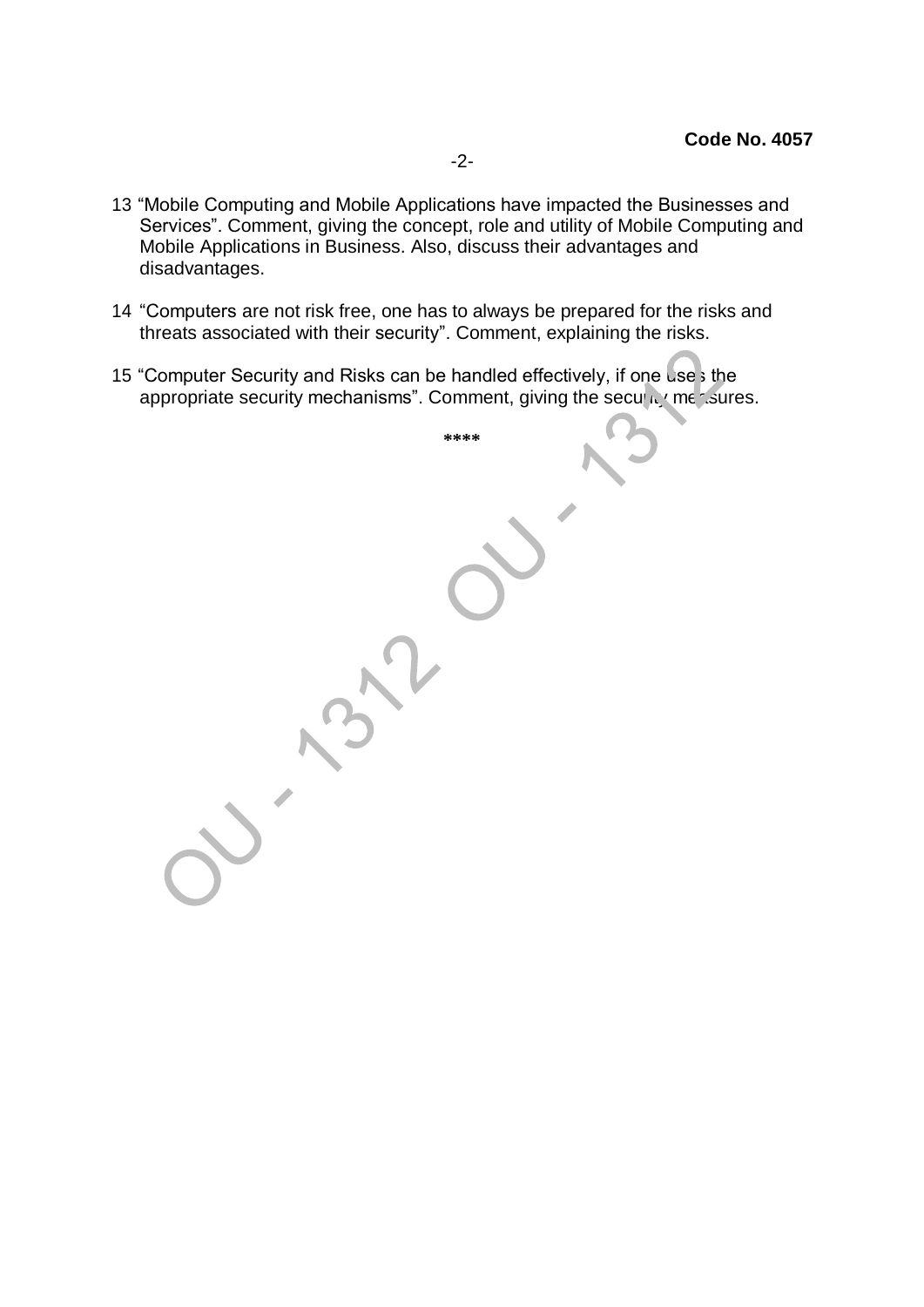# **FACULTY OF MANAGEMENT MBA I Semester (CBCS) Examination, October / November 2021**

**Subject: Business Communication Paper – MB – 105 Open Elective – II**

**Time: 2 Hours Max. Marks: 80**

#### **PART – A**

#### **Note: Answer any four questions. (4 x 5 = 20 Marks)**

- 1 What are Barriers to communication?
- 2 What are Approaches to negotiation?
- 3 What is Speaking for commemorative occasions?
- 4 What is Effective Business Correspondence?
- 5 What are Investor Relations?

### **PART – B**

- 6 Explain the role and process of communication. What are the different types of communication?
- 7 What are the elements of good listening? How do you improve listening competence?
- 8 Define non-verbal communication. Explain the various types and functions of non-verbal communication.
- 9 What are the approaches to negotiations? How do you prepare and conduct negotiations?
- 10 Define persuasive speaking. Explain various effective presentation strategies.
- 11 Explain the process of choosing a method of speaking. How do you analyse the audience?
- 12 Define report writing. Explain the various types of reports.
- 13 Write a complain letter to the Sales Manager of M/s Innovate Electronic Ltd., Mumbai, from M/s Nethra Electronics, MG Road, Pune about received damaged refrigerators.
- 14 Explain the following (1) Media Relations (2) Frame work for managing investor relations.
- 15 Define crisis communication. Explain the Dos and Don'ts in the wake of a crisis.